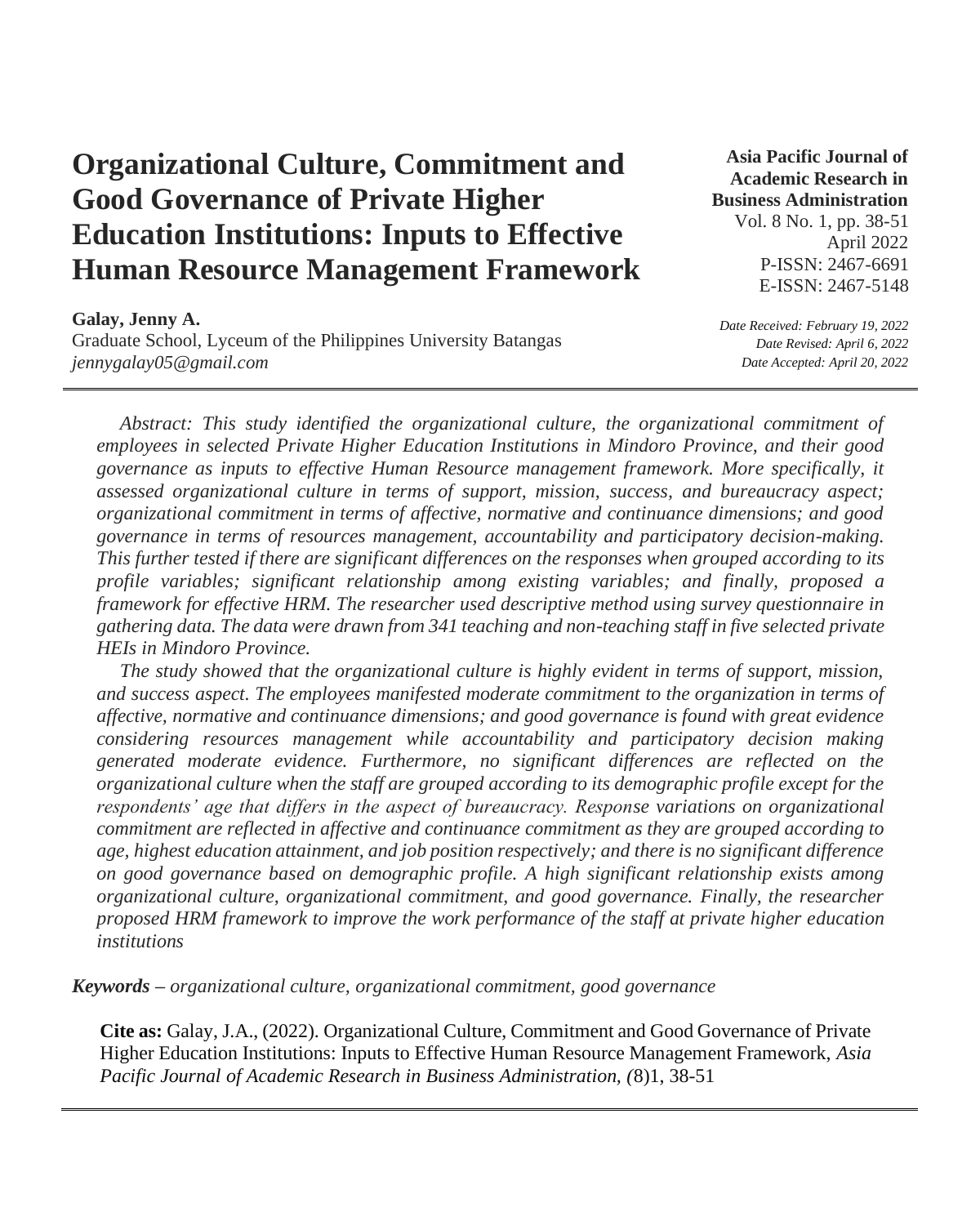# **INTRODUCTION**

Higher education is now considered as a capital investment that is critical to the country's economic and social growth. As higher educational institutions are primarily responsible for educating employees with the enhanced knowledge and skills necessary for jobs and instilling responsibility in both governmental and non governmental enterprises, the need for highly educated and capable people is indispensable. The educational process and academic quality improvement that involve four things: improving the quality of inputs; improving the quality of the learning process and curriculum; improving the quality of output; and improving the quality of human resource management and support facilities are difficult to accelerate without the participation of highly qualified personnel [1].

Human resource (HR) quality is critical for every organization's long-term sustainability and efficiency in an extremely competitive environment. Human resources are the institution's driving power, and maximizing their capabilities helps the organization achieve quality and excellence. They play a critical role in the organization's performance and accomplishment of its vision, mission, and goals. People are the most valuable thing in any business; therefore, it is necessary to have a deep understanding of their "needs, values, and motivations" to raise their commitment, contentment, sense of duty, and implementation of good governance.

Higher education institutions are now faced with a variety of challenges to improve organizational capability, knowledge dissemination, and community service. Various research studies have shown that there has been a decline in quality in a number of private institutions in different countries due to different issues, such as an organization's culture in a form that members should act in accordance with what they believe and value and in connection with organization's goals and objectives [2]; maintaining committed employees who embrace, internalize and interpret their position on the basis of institutional values and objectives [3] and various governance challenges such as political instability in the country since its freedom, an insufficient funding, resources such as classrooms, instructional supplies, and an increase in the youth population, expansion of the youth population, increasing education costs, insufficient knowledge, politicization of education, and shortage of educational staff, unrest of students, and malpractice of exams, among others [4]. The lack of enthusiasts and the lack of accreditation show a decline in quality.

The first and most essential component affecting culture is the individual who work in the organization. In a challenging and competitive working place, higher institutions need a supportive and strong organizational basis [5]. Organizational culture such as support, mission, success, and bureaucracy aspect [6] is important as it drives the success and performance of any organization towards the achievement of its goals, helps them to have effective performance management practices [7]-[8], and considered important factor to strengthen the staff's connection to the organization [4].

Organizational commitment such as affective, normative and continuance commitment is also needed to achieve the goals and objectives of an institution [3]. In the Philippines, majority of private schools and universities struggle to sustain their commitment of their employees. There is substantial evidence shown by Batugal [9] that the faculty staff in private institutions are transferring to public schools. Furthermore, academics' low pay and benefits, poor workplace conditions, and lack of prestige at some private colleges and universities are undoubtedly contributing reasons to their lack of commitment. Lack of employee commitment is the result of negative physiological consequences that can occur when employees sense a lack of harmony in their surroundings and themselves [10], that can lead to disengagement and retention.

The need for establishing a good governance system has recently risen significantly. Good governance is essential in managing people and increasing educational quality [4]. In addition, increased accountability, participatory decision-making, resources management [4] and performance management that enables trust in the organization are among the key elements of good governance [11]. Thus, it is common knowledge that all those involved in the education system are well acquainted with the current crisis in formal education. Without good governance, therefore, many issues will arise in developing countries' educational systems [12].

In an educational institution like private HEIs in Mindoro, to achieve the intended outputs, it can provide the means and services needed to develop the human factors of the institution for continuous growth and improvement [13]. The learning process in educational institutions, particularly higher education, determines the quality of human resources. Internal organizational conditions, particularly organizational culture, are required to build satisfaction among employees, lecturers, and stakeholders. A favorable organizational culture, in which basic concepts, norms, and values are formed together by members of the organization to accomplish organizational goals, can improve the availability of suitable features of work for organizational representatives of workers and lecturers.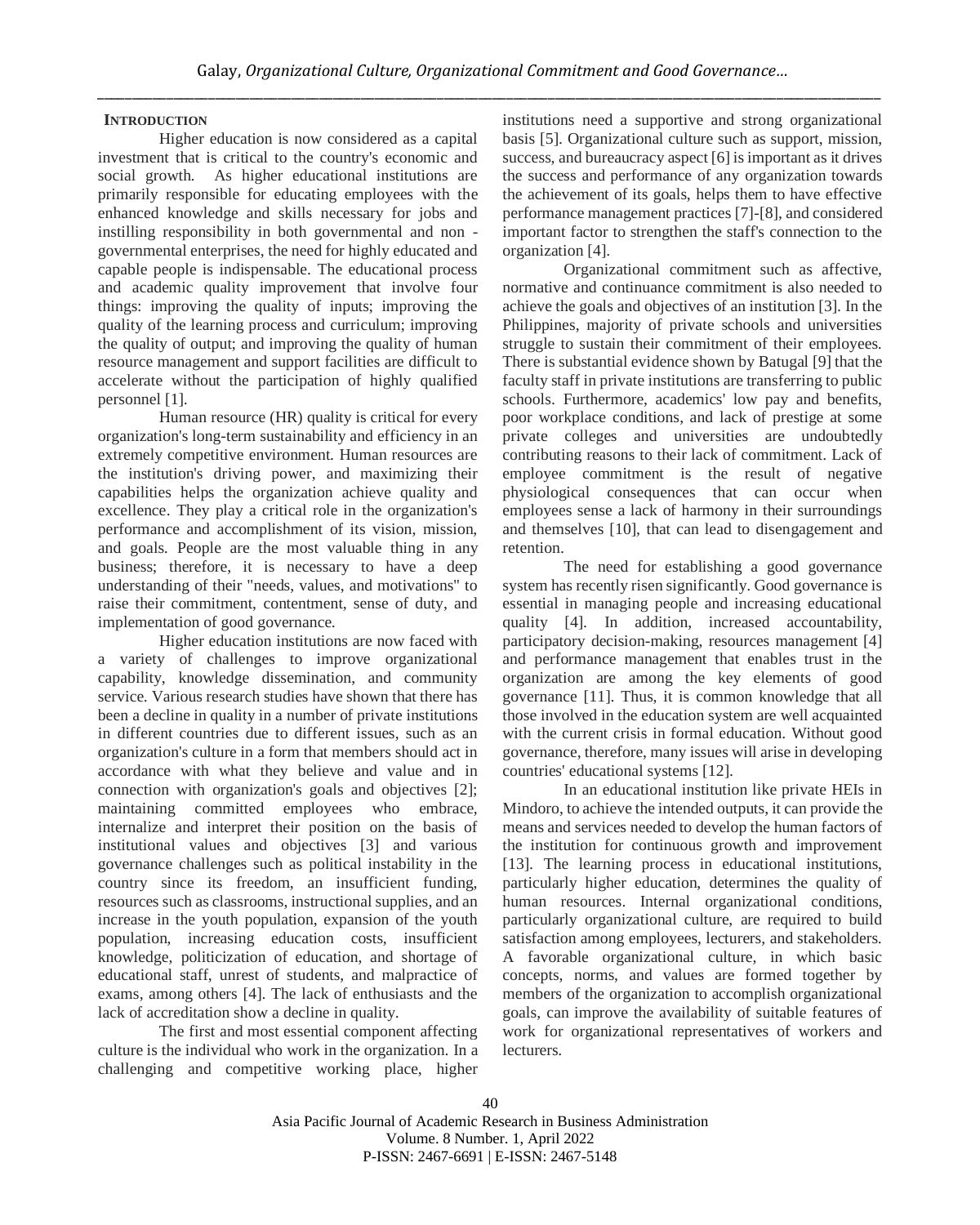Private institutions are trying to improve the standard of education to meet the various challenges within the organization. Academic performance of lecturers is a primary resource in an educational institution, and effective management of people is one of the difficult tasks facing the HR in an institution. In addition, studies have shown that organizational culture [6], organizational commitment [3], [14] and good governance are issues that have an impact on academic success and human resource management at the institution. This study provides a chance to assess the organizational culture, organizational commitment, and good governance of private HEIs in the province of Mindoro. The researcher believed that the good governance of private HEIs will be a good way to improve human resource management that is needed in improving the services offered by an institution and will be used as a tool to make the institution more academically competitive with the other universities and colleges in the province. Lastly, this research work was carried out with the aim of proposing a framework as inputs to effective human resource management that will ensure the continuous improvement of staff in terms of strong organizational culture, organizational commitment and good governance for the improvement and development of private HEIs.

## **OBJECTIVES OF THE STUDY**

This study aimed to determine the organizational culture, the organizational commitment of employees in selected Private Higher Education Institutions (Mindoro Province), and their good governance as inputs to effective Human Resource (HR) management framework in Private Higher Education Institutions. Specifically, it assessed the organizational culture of the private higher education institutions in terms of support aspect, mission aspect, success aspect and bureaucracy aspect; determined the organizational commitment of the private HEIs in terms of

affective, normative and continuance; assessed the good governance of private HEIs in terms of accountability, participatory decision-making, and resources management; tested the significant difference on the responses in organizational culture, organizational commitment and good governance of private HEIs when grouped according to its profile variables; tested the significant relationship among the organizational culture, organizational commitment and good governance; and, came up with a framework for effective HR Management in private HEIs in Mindoro Province.

# **MATERIALS AND METHODS**

## **Research Design**

Descriptive research design was used in this study to provide an adequate and accurate interpretation of the findings. According to study of Rahi [15], descriptive method of research is a type of research that obtains relevant facts, data, and information at present, and provides an accurate overview of situations, people, or events. In addition, Suparno [2] asserts that a descriptive research design is a type of formal study that aims to describe a phenomena or a population's intrinsic characteristic. The purpose of this design is to discover associations or relationships and differences among the organizational culture, organizational commitment, and good governance and to describe systematically and accurately the facts and characteristics of a given population [15]. The researcher sought to gather information from the respondents by distributing and retrieving the survey questionnaires.

# **Participants of the Study**

The participants of the study were both teaching and non-teaching staff of selected Private Higher Education Institutions in Mindoro Province.

| No. | <b>Private HEIs</b> | <b>Teaching Staff</b> | <b>Non-Teaching Staff</b> | <b>Total Number of Staffs</b> |
|-----|---------------------|-----------------------|---------------------------|-------------------------------|
|     | Private HEI-A       | 35                    | 43                        |                               |
|     | Private HEI-B       | 23                    |                           | 36                            |
|     | Private HEI- C      | 70                    |                           | 143                           |
|     | Private HEI-D       | 31                    |                           | 48                            |
|     | Private HEI-E       | 21                    |                           | 36                            |
|     | Total               | 182                   |                           |                               |

**Table 1**. *List of Sample of the Study*

This study purposively selected five (5) private HEIs in Mindoro Province. To identify the respondents randomly from private HEIs, the proponent sent a request letter to the institution to ask for the total number of teaching and non-teaching staff in the institution. The data were collected from the Human Resource Management of Private HEIs. The number of staff (teaching and nonteaching staff) of private higher education institutions in Mindoro ranged from 60 to more than 200. The length of existence is from 45 years to 75 years. Out of 589 total staff in private HEIs in Mindoro (188 in Occidental and 401 in Oriental Mindoro), using G\*Power 3.1.9, the sample size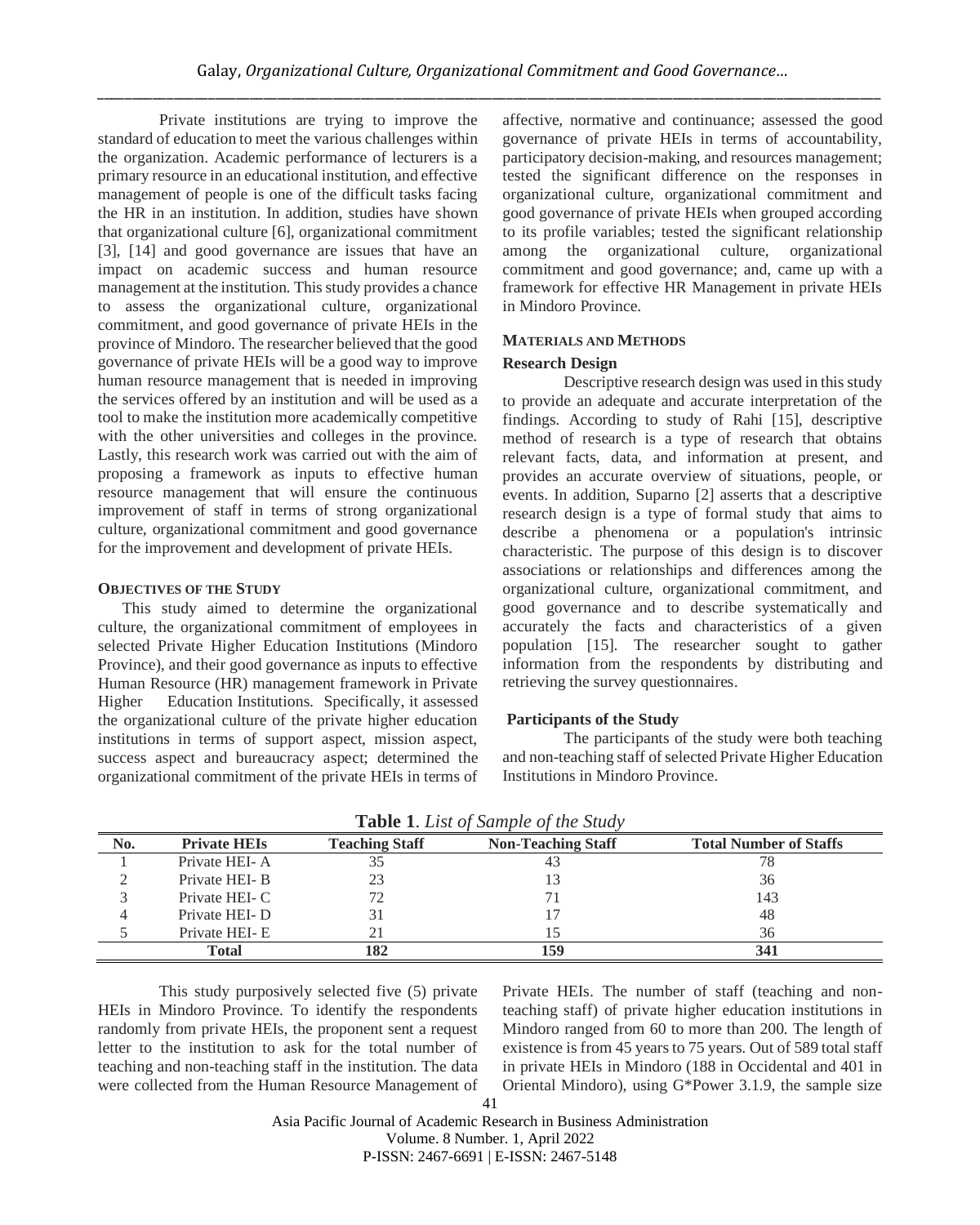was 390, with an effect size of 0.22, a power probability of 0.95 or 95%, and an alpha level of 0.05 or 5%. The researcher retrieved 341 out of 390 respondents because of the current situation. The sample size is shown in Table 1 using stratified random sampling. The limitation encountered in the study was the rejection of some prospective respondents to participate in the study. However, the researcher did her best to cover the reasonable scope to improve the study.

| <b>Table 2.</b> Percentage Distribution of the |  |
|------------------------------------------------|--|
| Respondents Demographic Profile                |  |

| Age                                   | f   | $\frac{0}{0}$ |
|---------------------------------------|-----|---------------|
| 25 and below                          | 74  | 21.70         |
| $26 - 35$                             | 98  | 28.70         |
| $36 - 45$                             | 86  | 25.20         |
| $46 - 55$                             | 60  | 17.60         |
| 56 and above                          | 23  | 6.70          |
| <b>Sex</b>                            |     |               |
| Male                                  | 93  | 27.30         |
| Female                                | 248 | 72.70         |
| <b>Civil Status</b>                   |     |               |
| Single                                | 151 | 44.30         |
| Married                               | 183 | 53.70         |
| Widowed/Separated                     | 7   | 2.10          |
| <b>Employment Status</b>              |     |               |
| Permanent                             | 242 | 71.00         |
| Contractual                           | 82  | 24.00         |
| Part-time                             | 17  | 5.00          |
| <b>Length of Service</b>              |     |               |
| Less than 3 years                     | 102 | 29.90         |
| $3-10$ years                          | 113 | 33.10         |
| $11-18$ years                         | 46  | 13.50         |
| $19-26$ years                         | 53  | 15.50         |
| 27 years and more                     | 27  | 7.90          |
| <b>Highest Educational Attainment</b> |     |               |
| Vocational                            | 8   | 2.30          |
| College Degree                        | 83  | 24.30         |
| Master's Degree                       | 242 | 71.00         |
| Doctorate Degree                      | 8   | 2.30          |
| <b>Job Position</b>                   |     |               |
| <b>Teaching Staff</b>                 | 182 | 53.40         |
| Non-Teaching Staff                    | 159 | 46.60         |
| <b>Salary</b>                         |     |               |
| below P20,000                         | 271 | 79.50         |
| P20,001-P35,000                       | 64  | 18.80         |
| P35,001-P50,000                       | 5   | 1.50          |
| P50,001 and above                     | 1   | 0.30          |

Table 2 presents the distribution of the respondents' profile. As to age distribution, most of the respondents fall on the age bracket of 26 to 35 years old with a frequency of 98 or 28.70 while the least are aged 56 years old and above (6.70%). Apparently, majority of the employees serving private higher educational institutions in Mindoro belong to the young to middle age brackets. This goes to show that they still have more years to serve their institution. Also, they have more opportunities to be productive and to grow professionally in terms of pursuing further studies. Further, at this age as revealed by Poliquit et al. [16], a person is assumed to have just started working and be considered more experienced. The smallest percentage of the teaching and non-teaching staff have spent their productive years in school and are closely approaching retirement age. Thus, they have only a few years to serve the school.

As to sex, the respondents were dominated by female which obtained the highest frequency of 248 or 72.70 percent. This suggests that the teaching profession has been more attractive to the females than the males. With regards to civil status, more than half of the distribution were married with 183 or 53.70 percent, followed by the respondents who were single and widowed/separated. The employees' status would likely conform to their age. Since most of them belong to the middle age bracket, it is likely that they have changed their status from single to married.

Majority of the respondents are with permanent status (71.00%) while only seventeen (17) are only on their part–time status. It could be that those who serve on a parttime basis are already working as full time in other agencies. For instance, certified public accountants and lawyers who are permanently engaged on a full-time job are offered to teach on a part-time basis. While as to length of service, most of them are working for 3 to 10 years with 33.10 and only 7.90 percent are working for 27 years and more. Since majority of the teaching and non-teaching staff fall under the young to middle age bracket, it follows that they have just started serving the school or they have only few years spent working in school.

As to their highest educational attainment, majority obtained master's degree which comprise 71 percent of the total sample of the study while there is an equal distribution for those who obtained doctorate degree and vocational. The master's degree serves as a minimum requirement in teaching at the tertiary level, hence, colleges prefer to hire instructors with at least a master's degree. However, a doctorate degree is preferred for someone who teaches in the graduate school program. As a result, the best teachers will continually try to learn more, to keep informed with what is known, to keep the knowledge fresh and engaging enough, and to broaden their abilities to teach. Thus Poliquit et al. [16] revealed that one can improve one's knowledge and methods of teaching by updating oneself through formal schooling by enrolling in graduate courses or performing training related to the primary subject. Lastly, in terms of job position, the percentage distribution of the teaching staff appears to be slightly higher (53.4) than the non-teaching (46.6).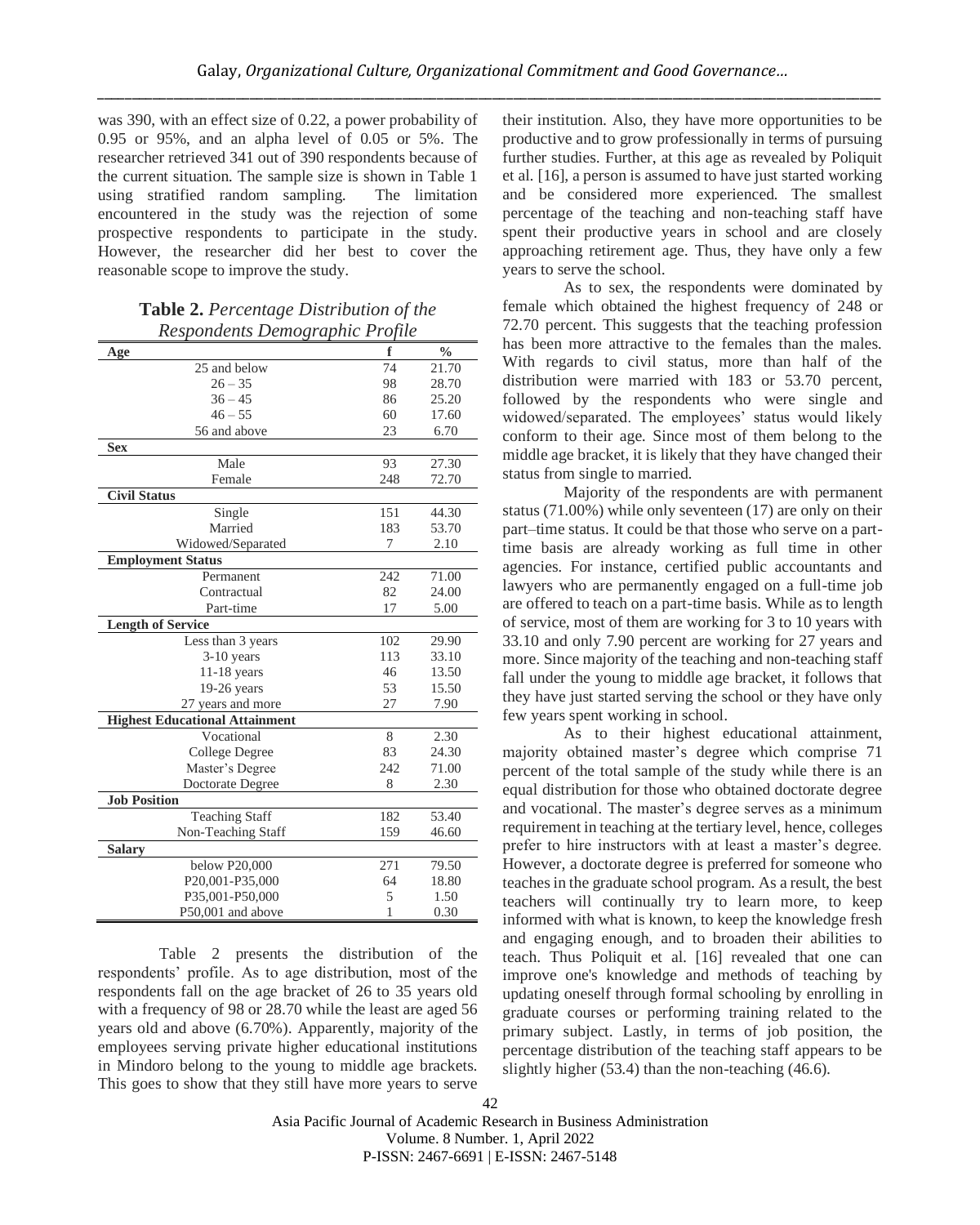## **Instruments**

The study used three sets of adopted questionnaires as the major mechanism in collecting the necessary data. Cronbach's alpha **(α)** was employed by the authors to test the adopted instrument's reliability. The computed Cronbach's alpha coefficient registered good indices, which denoted a good and an acceptable reliability of the instrument as seen in table 3.

|              | <b>Scale</b>                     | JJ<br>No. of items | Cronbach's alpha Coefficient $(\alpha)$ | <b>Interpretation</b> |
|--------------|----------------------------------|--------------------|-----------------------------------------|-----------------------|
|              | <b>Organizational Culture</b>    |                    |                                         |                       |
|              | <b>Success Aspect</b>            | 6 items            | .80                                     | Good                  |
| 2.           | <b>Mission Aspect</b>            | 6 items            | .82                                     | Good                  |
| 3.           | <b>Success Aspect</b>            | 6 items            | .78                                     | Acceptable            |
| 4.           | <b>Bureaucracy Aspect</b>        | 6 items            | .89                                     | Good                  |
| <b>Total</b> |                                  | 24 items           | .82                                     | Good                  |
|              | <b>Organizational Commitment</b> |                    |                                         |                       |
| 1.           | Affective                        | 6 items            | .87                                     | Good                  |
| 2.           | Normative                        | 6 items            | .79                                     | Acceptable            |
| 3.           | Continuance                      | 6 items            | .72                                     | Acceptable            |
| <b>Total</b> |                                  | 18 items           | .79                                     | Acceptable            |
|              | <b>Good Governance</b>           |                    |                                         |                       |
| 1.           | Accountability                   | 5 items            | .76                                     | Acceptable            |
| 2.           | Participatory decision-making    | 5 items            | .79                                     | Acceptable            |
| 3.           | Resources Management             | 5 items            | .73                                     | Acceptable            |
| <b>Total</b> |                                  | 15 items           | .76                                     | Acceptable            |

|  |  | Table 3. Reliability Coefficients of the Instruments |
|--|--|------------------------------------------------------|
|  |  |                                                      |

Items per instrument were presented as descriptive statements, and respondents were indicated the frequency with which each statement applies on a four-point Likert scale with verbal interpretation of 3.50  $-4.00$  scale means strongly agree,  $2.50 - 3.49$  rate means agree,  $1.50 - 2.49$  scale means disagree and,  $1.00$ – 1.49 rating means strongly disagree.

The questionnaire for measuring organizational culture was adopted from the study of Kurumlarinda [6]. The questionnaire was composed of two parts. Part I contains the profile of the respondents while Part II includes the assessment of organizational culture, organizational commitment, and good governance in an institution. Organizational culture applied a four-point Likert scale with verbal interpretation of 3.50 – 4.00 scale as strongly agree (with great evidence),  $2.50 - 3.49$  rate as agree (with moderate evidence), 1.50 – 2.49 scale as disagree (with little evidence) and,  $1.00 - 1.49$  rating which means strongly disagree (without evidence). Measuring organizational commitment was materialized through the standardized instrument adopted from the study of Kassaw and Golga [3]. It applied a four-point Likert scale with verbal interpretation of 3.50 – 4.00 scale which means strongly agree (highly committed),  $2.50 - 3.49$  rate means agree (moderate committed),  $1.50 - 2.49$  scale means disagree (slightly committed) and,  $1.00 - 1.49$  rating, which means strongly disagree (least committed). It is an 18 item questionnaire with three factors. Good governance was assessed through the standardized instrument adopted from the study of Kadir [4]. It applied a fourpoint Likert scale with verbal interpretation of 3.50 – 4.00 scale means strongly agree (with great evidence), 2.50 – 3.49 rate which means agree (with moderate evidence),  $1.50 - 2.49$  scale as disagree (with little evidence) and,  $1.00 - 1.49$  rating which means strongly disagree (without evidence).

## **Procedures**

The researcher of this study used the published thesis as a source for the gathering and collection of data or information. In addition, relevant books, journals, and articles were employed to obtain important data and related information for the study. Additional and relevant information on the private HEIS were collected through an informal interview.

Before gathering of data, request letters to conduct the study were approved by the adviser and endorsed by the private HEIs. The researcher prepared a letter of request to the President of private HEIs to acquire approval to conduct the research work. The researcher also prepared a letter to the Human Resource Management of Private HEIs for the total number of their staff (teaching and non-teaching) in the institution. It was reiterated that the purpose of the survey is conducted only in writing for academic purposes and that all information collected was kept confidential. Upon the approval of the President of the private HEIs,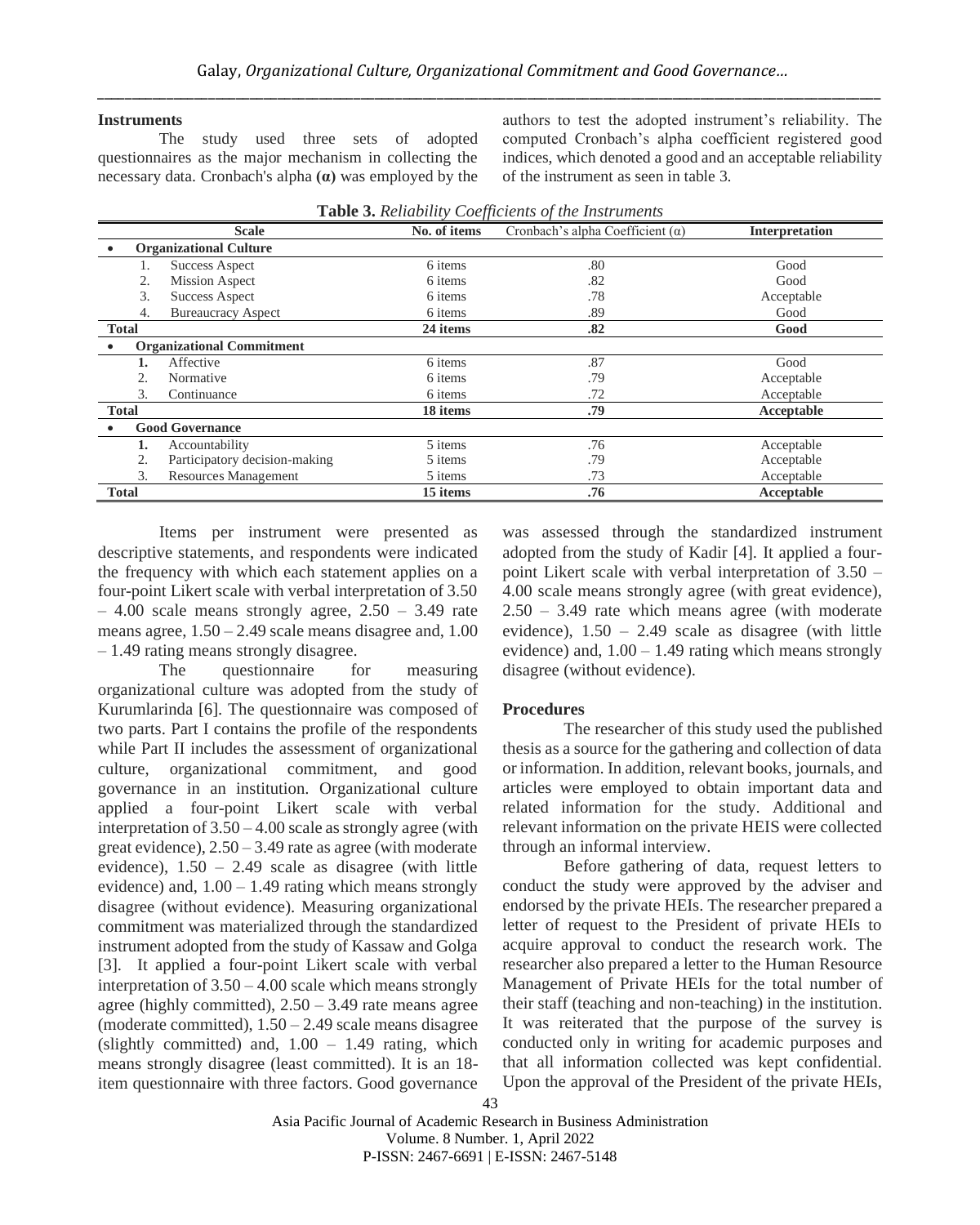and approval of the adviser in the adopted questionnaires, the research started by distributing questionnaires to the teaching and non-teaching staff of five (5) selected private HEIs in Mindoro Province.

The schedule for the date of distribution and retrieval of the questionnaire was discussed and set on a mutually agreed date with private HEIs staff. The questionnaires were administered personally by the researcher or by using Google forms to ensure the accuracy and confidentiality of the results.

## **Ethical Consideration**

Permission from the institution was granted to this study before it was initiated. To this end, ethical considerations were practiced in the conduct of the research work to ensure that all information collected were used for research purposes only to maintain the quality and integrity of the research. The researcher properly cited the adopted questionnaires. The researcher also sought the consent of the Private HEIs President by letter and communication to ensure that the target respondents were prepared to answer the necessary research questions. It also ensured the confidentiality and anonymity of the respondents by not seeking their names, as they answer the questionnaires.

The researcher also ensured that the respondents voluntarily answer the questionnaires according to their will. Lastly, the dignity and privacy of the respondents were protected by making them free from physical abuse, verbal abuse and by giving them opportunities for mutual relationships rather than threatening them as they feel they are being studied and seen as having a powerful information seeker.

## **Data Analysis**

Various statistical techniques were used to tally, encode, and evaluate the necessary documents and figures. Based on the study's objectives, frequency distribution, weighted mean, Pearson - Product Moment Correlation, Regression Analysis, and Analysis of Variance (ANOVA) were used.

One of the common methods for organizing data is to construct frequency distribution. Thus, frequency distribution was used by the researcher to quickly analyze the entire data conveniently. Furthermore, the weighted mean was used in this study to determine the assessment on organizational culture, commitment, and good governance

In addition, the Pearson product-moment correlation was used in this study, as regression analysis was used to determine the significant relationship among organizational culture, organizational commitment, and good governance in private HEIs in Occidental Mindoro. Lastly, when there is one parametric dependent variable and one or more independent variables, analysis of variance (ANOVA) was used to determine the differences among organizational culture, organizational commitment, and good governance in private HEIs in Mindoro Province.

Moreover, all data were processed and analyzed using PASW version 18 statistical software to help interpret the research findings. Version 18 of PASW Statistics is a complete data analysis system.

## **RESULTS AND DISCUSSION**

**Table 4.**

| Assessment on the Organizational Culture |      |           |                             |  |  |
|------------------------------------------|------|-----------|-----------------------------|--|--|
| <b>Indicators</b>                        | WM   | VI        | Rank                        |  |  |
| <b>Support Aspect</b>                    | 3.41 | МE        |                             |  |  |
| <b>Mission Aspect</b>                    | 3.41 | <b>ME</b> | $\mathcal{D}_{\mathcal{A}}$ |  |  |
| <b>Success Aspect</b>                    | 3.41 | <b>ME</b> | $\mathcal{D}_{\mathcal{A}}$ |  |  |
| <b>Bureaucracy Aspect</b>                | 3.32 | <b>ME</b> |                             |  |  |
| <b>Composite Mean</b>                    | 3.39 | MF.       |                             |  |  |

*Legend: 3.50-4.00= GE (With great evidence); 2.50-3.49=ME (With moderate evidence); 1.50-2.49= LE (With little evidence); 1.00-1.49= E (Without evidence)*

Table 4 displays the summary result of organizational culture. It was observed that the level of organizational culture shows similarity on support, mission, and success aspect as revealed by the mean score of 3.41 with a rank of 2. This indicates that the organizational culture having assessed by the teaching and non-teaching staff of the private higher education institutions in Mindoro province in terms of support, mission and success is moderately evident. People encourage and help one other in friendly, cooperative, and attracting work settings. Furthermore, organizational reward schemes have far-reaching implications for both individual fulfillment and organizational performance). It is most likely that the respondent-employees perceive their educational institution as a successful organization. When an organization has a good culture, as highlighted by Gomezeli et al. [17], employees understand how top executives want them to behave in every situation, they feel the intended feedback is right one, and they realize that they will be rewarded for expressing the institution's goals and objectives.

The least level of organizational culture (3.32) was observed on bureaucracy. When the administrators in the organization often reminding about following the rules,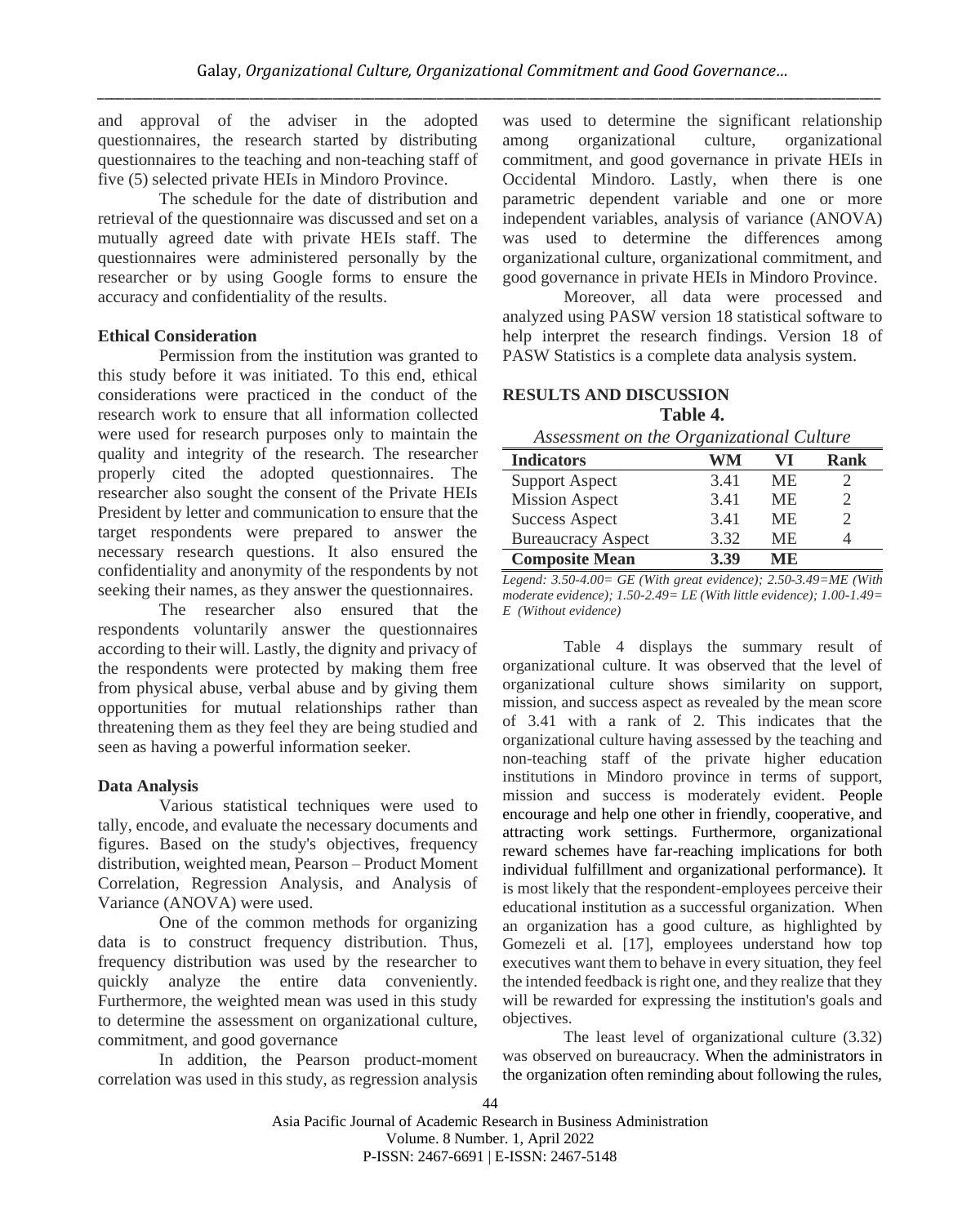the employees follow procedures, and they perform tasks correctly and provide consistent customer service. This improves the quality of an institution's products and services. And, in turn, the institution's reputation improves. Employees can also be assured that they are completing their responsibilities and can take pleasure in their job. Employees expected to often remind them about the rules of an institution because there would have been a lot of conflict and disorder all around if the administrators didn't have any regulations for their employees to observe, which would have simply resulted in less than desired productivity in an institution. While respondents agree on the existence of bureaucracy in the private higher educational institutions in Mindoro, a study by Brewer and Clippard [18] supports the positive effect of bureaucratic culture on organizational commitment.

**Table 5.** *Assessment on the Organizational Commitment*

| <b>Indicators</b>      | WM   | VI  | Rank |
|------------------------|------|-----|------|
| Affective Commitment   | 3 37 | ME. |      |
| Normative Commitment   | 3.21 | ME. |      |
| Continuance Commitment | 3.23 | ME. |      |
| <b>Composite Mean</b>  | 3.27 | MF. |      |

Legend: 3.50-4.00= GE (With great evidence); 2.50-3.49=ME (With moderate *evidence); 1.50-2.49= LE (With little evidence); 1.00-1.49= E (Without evidence)*

Table 5 presents the summary result on the respondents' level of organizational commitment. Among the indicators presented, the level of commitment is visible on the affective level as revealed by the mean score of 3.37 and ranked first, then followed by continuance. It is not surprising to know that the teaching and non-teaching staff of the private higher education institutions in Mindoro exhibited a moderately committed not only to their job but to the institution as well. The teachers, for instance, have been well oriented to their teaching profession. This is evidenced by how they become emotionally attached to the group of students they handle. Hence, they exhibit affective commitment since they genuinely want to be in school to teach students and they are enjoying their work. As a result, they are likely to feel good and be satisfied with their job. This in turn increases satisfaction with their job and adds to their feeling of affective commitment as observed by the researcher in private institutions.

The least level of commitment was observed on normative component with mean value of 3.21. When one feels a sense of obligation to stay in their job and the institution, the normative commitment is evident. In the case of the employees of the selected private higher educational institutions in Mindoro province, this type of commitment is perceived on a moderate level. In some cases, when teachers were granted scholarships from either the school or CHED to pursue graduate degree programs, they feel obligated to remain with the school because the school has invested money for them. The commitment may come in the form of the memorandum of agreement signed by both the teacher and the school or CHED. It was agreed by Yahaya et al. [19] that normative commitment had two faces: "moral duty and debt obligation". Therefore, even if the teacher plans to pursue better opportunities outside the organization, they feel they should stay with the school because it is the right thing to do.

Overall, the school personnel in the selected private higher educational schools in Mindoro exhibit a generally moderate affective commitment, moderate normative and moderate continuance commitment in their service to the institution.

**Table 6.** *Assessment on Good Governance*

| A WAXAY YI LADDUDDIINOIN OIN YOUW YOU NINGHING |      |     |      |  |
|------------------------------------------------|------|-----|------|--|
| <b>Indicators</b>                              | WM   | VI  | Rank |  |
| Accountability                                 | 3.41 | ME. |      |  |
| Participatory Decision Making                  | 3.46 | ME. |      |  |
| Resources Management                           | 3.52 | ME. |      |  |
| <b>Composite Mean</b>                          | 3.46 | MF. |      |  |
| $\sim$ $\sim$                                  |      |     |      |  |

*Legend: 3.50-4.00= GE (With great evidence); 2.50-3.49=ME (With moderate evidence); 1.50-2.49= LE (With little evidence); 1.00-1.49= E (Without evidence)*

Table 6 presents the level of the respondents' assessment on good governance. The respondents' level of good governance was moderately evident where resource management topped the list (3.52) as shown by the composite mean of 3.46.

Though assessed positively, participatory and accountability obtained the lower mean value and rated the least. Overall, the findings of this study considering the private education institutions' good governance generated moderate evidence as assessed by the school personnel. Since most of the private schools have their respective external evaluators, the researcher observed that they strictly adhere to the component indicators the evaluators have set, and these include school governance. At the beginning of the academic year, parents are also being invited to participate in the orientation programs. In this event, officers of the administration share the institution's mission and vision and goals. Transparency to its stakeholders is evident in the form of presenting the school's financial status, school improvements, as well as problems being encountered particularly regarding students. Along this line, Kadir [4] has pointed out that in ensuring accountability, a variety of means can be considered such as the participation of external stakeholders who would support the institution regarding its contribution to society. The effect of good governance is reflected on school efficiency, quality, accountability, and effective HR management, according to Kadir [4] and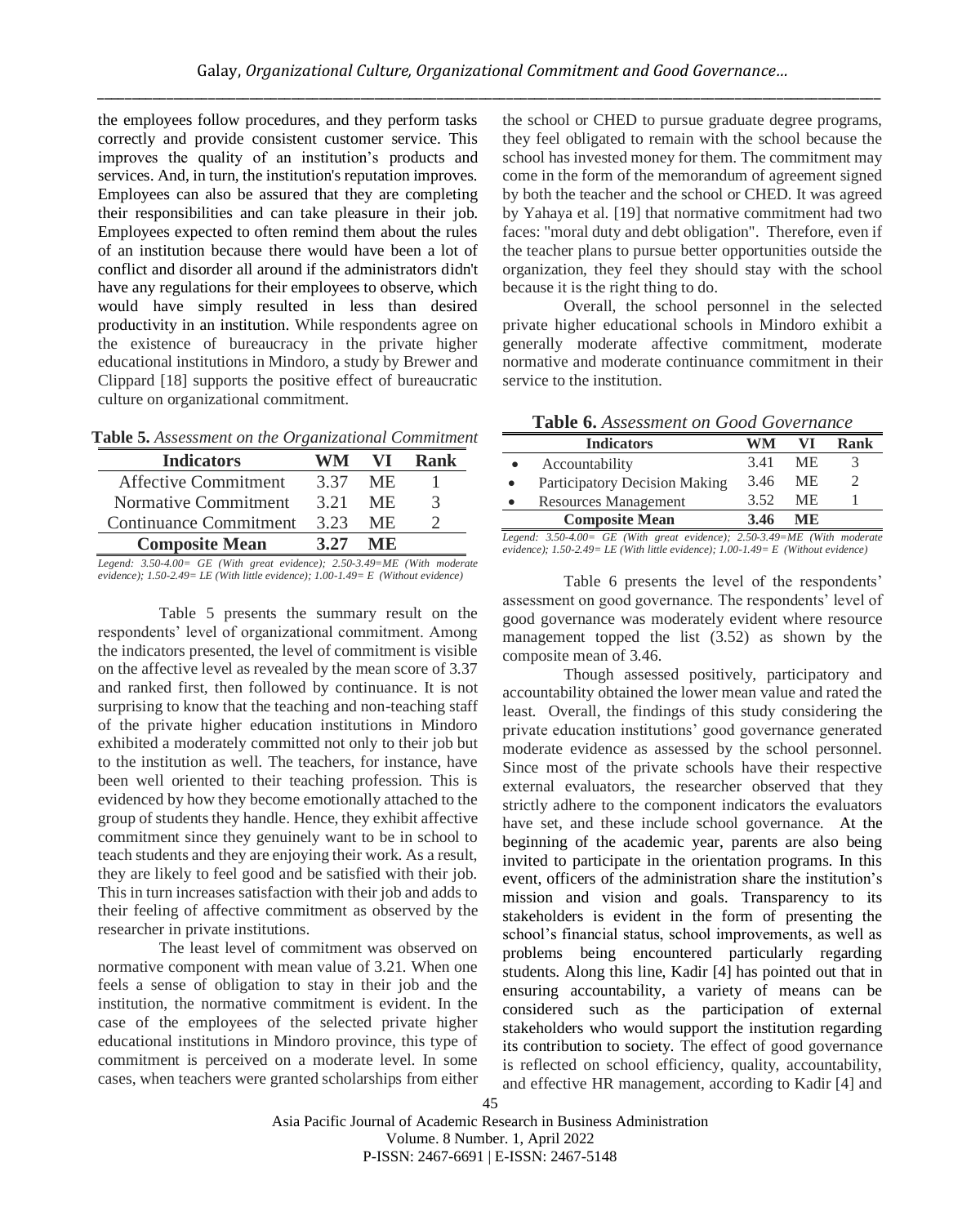Khalique [12]. In addition, based on Abdullahi's system theory [20], to fulfill educational objectives, the availability and administration of resources, accountability and participatory decision-making, and successful management of education are all dependent on the institution's strong governance. The findings of Alshaer, et. al., [21] also revealed the importance of governance with the objective of providing organizational structure of higher education. The results of Delgado's [1] studies also revealed that educational levels are effectively managed through effective resource management, accountability, and stakeholder involvement in decision-making.

| <b>Table 7.</b> Difference Responses on Organizational Culture |
|----------------------------------------------------------------|
| When Grouped According to Demographic Profile                  |

| Age                                   | $\lambda_c^2$ / U | p-value | I         |
|---------------------------------------|-------------------|---------|-----------|
| Support aspect Dimension              | 1.578             | 0.813   | <b>NS</b> |
| <b>Mission Aspect</b>                 | 1.905             | 0.753   | <b>NS</b> |
| <b>Success Aspect</b>                 | 1.578             | 0.813   | <b>NS</b> |
| <b>Bureaucracy Aspect</b>             | 9.787             | 0.044   | S         |
| <b>Sex</b>                            |                   |         |           |
| <b>Support aspect Dimension</b>       | 11237.5           | 0.710   | <b>NS</b> |
| <b>Mission Aspect</b>                 | 10836.5           | 0.380   | <b>NS</b> |
| <b>Success Aspect</b>                 | 11237.5           | 0.710   | <b>NS</b> |
| <b>Bureaucracy Aspect</b>             | 10903             | 0.425   | NS        |
| <b>Civil Status</b>                   |                   |         |           |
| <b>Support aspect Dimension</b>       | 0.745             | 0.689   | <b>NS</b> |
| <b>Mission Aspect</b>                 | 0.407             | 0.816   | <b>NS</b> |
| <b>Success Aspect</b>                 | 0.745             | 0.689   | <b>NS</b> |
| <b>Bureaucracy Aspect</b>             | 1.589             | 0.452   | NS        |
| <b>Employment Status</b>              |                   |         |           |
| Support aspect Dimension              | 3.854             | 0.146   | <b>NS</b> |
| <b>Mission Aspect</b>                 | 1.22              | 0.543   | <b>NS</b> |
| <b>Success Aspect</b>                 | 3.854             | 0.146   | <b>NS</b> |
| <b>Bureaucracy Aspect</b>             | 1.998             | 0.368   | <b>NS</b> |
| <b>Length of service</b>              |                   |         |           |
| <b>Support aspect Dimension</b>       | 4.018             | 0.404   | <b>NS</b> |
| <b>Mission Aspect</b>                 | 4.447             | 0.349   | <b>NS</b> |
| <b>Success Aspect</b>                 | 4.018             | 0.404   | <b>NS</b> |
| <b>Bureaucracy Aspect</b>             | 3.563             | 0.468   | <b>NS</b> |
| <b>Highest Educational Attainment</b> |                   |         |           |
| <b>Support aspect Dimension</b>       | 2.689             | 0.442   | <b>NS</b> |
| <b>Mission Aspect</b>                 | 1.113             | 0.774   | <b>NS</b> |
| <b>Success Aspect</b>                 | 2.689             | 0.442   | <b>NS</b> |
| <b>Bureaucracy Aspect</b>             | 0.756             | 0.860   | <b>NS</b> |
| <b>Job Position</b>                   |                   |         |           |
| Support aspect Dimension              | 13954.5           | 0.562   | <b>NS</b> |
| <b>Mission Aspect</b>                 | 13440             | 0.246   | <b>NS</b> |
| <b>Success Aspect</b>                 | 13954.5           | 0.562   | <b>NS</b> |
| <b>Bureaucracy Aspect</b>             | 13729             | 0.402   | <b>NS</b> |
| <b>Salary</b>                         |                   |         |           |
| Support aspect Dimension              | 3.406             | 0.333   | <b>NS</b> |
| <b>Mission Aspect</b>                 | 2.605             | 0.457   | <b>NS</b> |
| <b>Success Aspect</b>                 | 3.406             | 0.333   | <b>NS</b> |
| <b>Bureaucracy Aspect</b>             | 4.138             | 0.247   | <b>NS</b> |

*Legend: Significant at p-value < 0.05; S-Significant, NS- Not Significant*

Table 7 shows the comparison of organizational culture responses when grouped by profile variables. The calculated p-value of 0.044 was less than the 0.05 alpha level, indicating that there was a significant difference in bureaucracy when grouped by age. This means that the responses differ statistically and based on the pairwise comparison, it was found out that respondents who are 46 to 55 years old have a more positive culture towards their organization. It is surprising to note that no significant differences in the assessment are found in the components of organizational culture based on the demographic profile except for the respondents' age that differs in the aspect of bureaucracy.

This indicates that regardless of the respondents' sex, civil status, employment status, length of service, educational attainment, job position and salary, their assessment when it comes to bureaucracy aspect is comparable. This means that male or female, single or married, permanent or contractual, college degree holder or doctorate degree holder, rank and file staff or teaching staff, and whether one belongs to the low salary or high salary bracket, they perceive organization culture similarly.

Meanwhile, variations in their perception on bureaucracy are evident when the respondents were grouped according to age. Meaning, the level of perception on bureaucracy appears to be dependent on their age. Older set of teachers and non-teaching staff may be more likely to possess a positive outlook and a more mature understanding towards the institution they serve than their younger counterpart. Subsequently, organizational support theories explained by Eisenberger et al. [22] have underpinned that the positive or negative views of the organization by employees depend on the Treatment of employees.

The comparison of organizational commitment responses when categorized by profile variables is shown in Table 8. The calculated p-value of 0.034 was smaller than the 0.05 alpha level, indicating that there is a significant difference on affective commitment when grouped by age. The remaining profile variables do not pose any differences with respect to affective commitment. This means that the responses vary statistically and based on the pairwise comparison, it was found out that respondents who are 46 to 55 years old are more committed in their organization compared to the other group.

It can be said that age appears to be a determining factor in the varied responses of the school employees on how they are affectively committed to their job and to the institution. The older employees may have acquired a stronger affective commitment and they are able to commit themselves in pursuing the institution's objects [23] than their younger counterpart.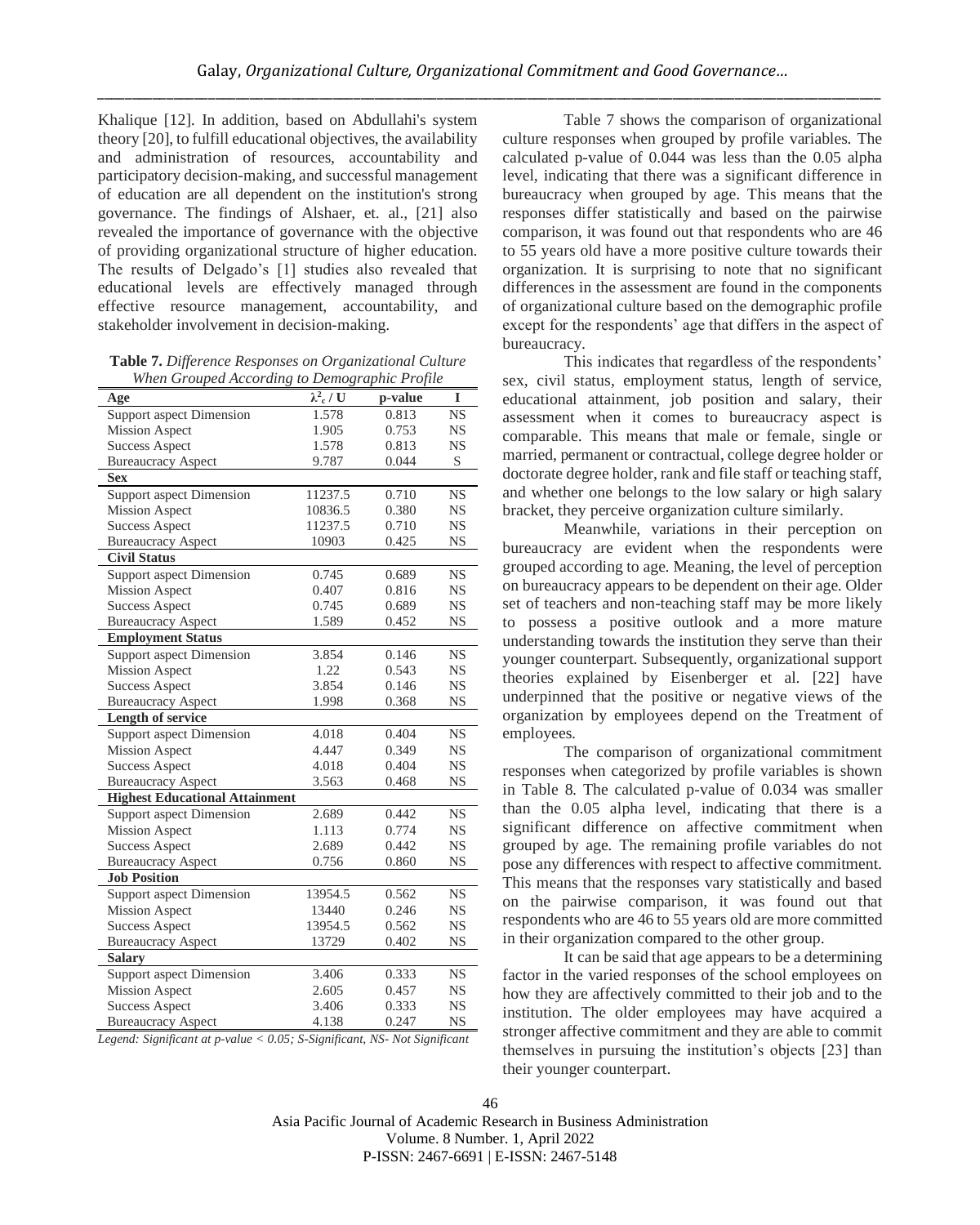| When Grouped According to Demographic Profile |                   |                 |           |  |
|-----------------------------------------------|-------------------|-----------------|-----------|--|
| Age                                           | $\lambda^2$ c / U | <i>p</i> -value | I         |  |
| <b>Affective Commitment</b>                   | 10.436            | 0.034           | S         |  |
| <b>Normative Commitment</b>                   | 1.838             | 0.766           | <b>NS</b> |  |
| <b>Continuance Commitment</b>                 | 2.336             | 0.674           | <b>NS</b> |  |
| <b>Sex</b>                                    |                   |                 |           |  |
| <b>Affective Commitment</b>                   | 10726             | 0.307           | <b>NS</b> |  |
| Normative Commitment                          | 10517             | 0.202           | <b>NS</b> |  |
| <b>Continuance Commitment</b>                 | 11429.5           | 0.897           | NS        |  |
| <b>Civil Status</b>                           |                   |                 |           |  |
| <b>Affective Commitment</b>                   | 1.445             | 0.485           | <b>NS</b> |  |
| Normative Commitment                          | 2.091             | 0.352           | <b>NS</b> |  |
| Continuance Commitment                        | 0.42              | 0.811           | <b>NS</b> |  |
| <b>Employment Status</b>                      |                   |                 |           |  |
| <b>Affective Commitment</b>                   | 0.399             | 0.819           | <b>NS</b> |  |
| Normative Commitment                          | 0.149             | 0.928           | NS        |  |
| <b>Continuance Commitment</b>                 | 0.265             | 0.876           | <b>NS</b> |  |
| <b>Length of service</b>                      |                   |                 |           |  |
| <b>Affective Commitment</b>                   | 8.914             | 0.063           | <b>NS</b> |  |
| <b>Normative Commitment</b>                   | 4.674             | 0.322           | <b>NS</b> |  |
| Continuance Commitment                        | 4.891             | 0.299           | NS        |  |
| <b>Highest Educational Attainment</b>         |                   |                 |           |  |
| Affective Commitment                          | 5.24              | 0.155           | <b>NS</b> |  |
| <b>Normative Commitment</b>                   | 5.645             | 0.130           | <b>NS</b> |  |
| Continuance Commitment                        | 9.482             | 0.024           | S         |  |
| <b>Job Position</b>                           |                   |                 |           |  |
| <b>Affective Commitment</b>                   | 13628             | 0.342           | <b>NS</b> |  |
| <b>Normative Commitment</b>                   | 13469.5           | 0.262           | <b>NS</b> |  |
| Continuance Commitment                        | 11350.5           | 0.000           | HS        |  |
| <b>Salary</b>                                 |                   |                 |           |  |
| Affective Commitment                          | 0.976             | 0.807           | <b>NS</b> |  |
| <b>Normative Commitment</b>                   | 0.528             | 0.913           | NS        |  |
| <b>Continuance Commitment</b>                 | 5.36              | 0.147           | NS        |  |

| <b>Table 8.</b> Difference Responses on Organizational Commitment |                                                                       |  |
|-------------------------------------------------------------------|-----------------------------------------------------------------------|--|
| When Grouped According to Demographic Profile                     |                                                                       |  |
|                                                                   | $\lambda$ $\lambda$ $\lambda$ $\lambda$ $\lambda$ $\lambda$ $\lambda$ |  |

*Legend: Significant at p-value < 0.05; S-Significant, NS- Not Significant, HS- Highly Significant*

While employees especially those who are already above 45 have limited opportunity to look for jobs in other institutions, those who are in their mid-twenties or mid-thirties are offered more chance to look for greener pasture. Based on the result, there are also significant differences on continuance commitment when grouped according to highest educational attainment ( $p = 0.024$ ) and job position ( $p = 0.000$ ) because the resulted p-values were less than 0.05 alpha level. Result revealed that the respondents have different level of commitment, and this was found out on those who obtained college degree and from the teaching staff. The rest of the profile variables showed no differences in the assessment on the normative aspect. The notable difference in the assessment on normative aspect according to position is confirmed in the study of Singh and Gupta [24] whereby employees remain

in the company based on positional authority. Employees who have attained supervisory or managerial levels remain because they believe they have a lot to lose if they leave the institution while those occupying the rank-and-file positions may still think of looking for other jobs outside the company.

Employees, particularly the teaching staff are encouraged to go on further studies since this gives them the chance for promotion. As such, their commitment to the school becomes more evident. This added value of such employees, according to Mahal [25] is that they are more committed to their work, have a higher level of productivity, and are more active in providing help to the institution. The commitment of the academic staff to the institution, according to Joo [26] was found important in the context of their tendency to have a strong orientation and commitment to the occupation or profession.

**Table 9.** *Difference Responses on Good Governance When Grouped According to Demographic Profile*

| Age                                   | $\lambda^2_{\rm c}$ / ${\rm U}$ | <i>p</i> -value | I         |
|---------------------------------------|---------------------------------|-----------------|-----------|
| Accountability                        | 0.878                           | 0.928           | <b>NS</b> |
| Participatory Decision Making         | 0.634                           | 0.959           | NS        |
| <b>Resources Management</b>           | 6.084                           | 0.193           | <b>NS</b> |
| <b>Sex</b>                            |                                 |                 |           |
| Accountability                        | 11115.5                         | 0.593           | <b>NS</b> |
| Participatory Decision Making         | 10757.5                         | 0.318           | NS        |
| <b>Resources Management</b>           | 10902.5                         | 0.417           | NS        |
| <b>Civil Status</b>                   |                                 |                 |           |
| Accountability                        | 0.799                           | 0.671           | <b>NS</b> |
| Participatory Decision Making         | 1.051                           | 0.591           | NS        |
| <b>Resources Management</b>           | 1.378                           | 0.502           | NS        |
| <b>Employment Status</b>              |                                 |                 |           |
| Accountability                        | 2.501                           | 0.286           | <b>NS</b> |
| Participatory Decision Making         | 1.598                           | 0.450           | <b>NS</b> |
| <b>Resources Management</b>           | 0.514                           | 0.773           | NS        |
| Length of service                     |                                 |                 |           |
| Accountability                        | 0.712                           | 0.950           | <b>NS</b> |
| Participatory Decision Making         | 5.808                           | 0.214           | NS        |
| Resources Management                  | 8.668                           | 0.070           | NS        |
| <b>Highest Educational Attainment</b> |                                 |                 |           |
| Accountability                        | 5.155                           | 0.161           | <b>NS</b> |
| Participatory Decision Making         | 4.295                           | 0.231           | <b>NS</b> |
| Resources Management                  | 1.253                           | 0.740           | <b>NS</b> |
| <b>Job Position</b>                   |                                 |                 |           |
| Accountability                        | 13244.5                         | 0.161           | <b>NS</b> |
| Participatory Decision Making         | 13908.5                         | 0.519           | NS        |
| <b>Resources Management</b>           | 13433.5                         | 0.233           | <b>NS</b> |
| <b>Salary</b>                         |                                 |                 |           |
| Accountability                        | 3.092                           | 0.378           | <b>NS</b> |
| Participatory Decision Making         | 4.792                           | 0.188           | NS        |
| <b>Resources Management</b>           | 7.56                            | 0.056           | <b>NS</b> |
|                                       |                                 |                 |           |

*Legend: Significant at p-value < 0.05;* NS *Not Significant*

Table 9 shows the comparison of the assessment of the respondents on good governance when grouped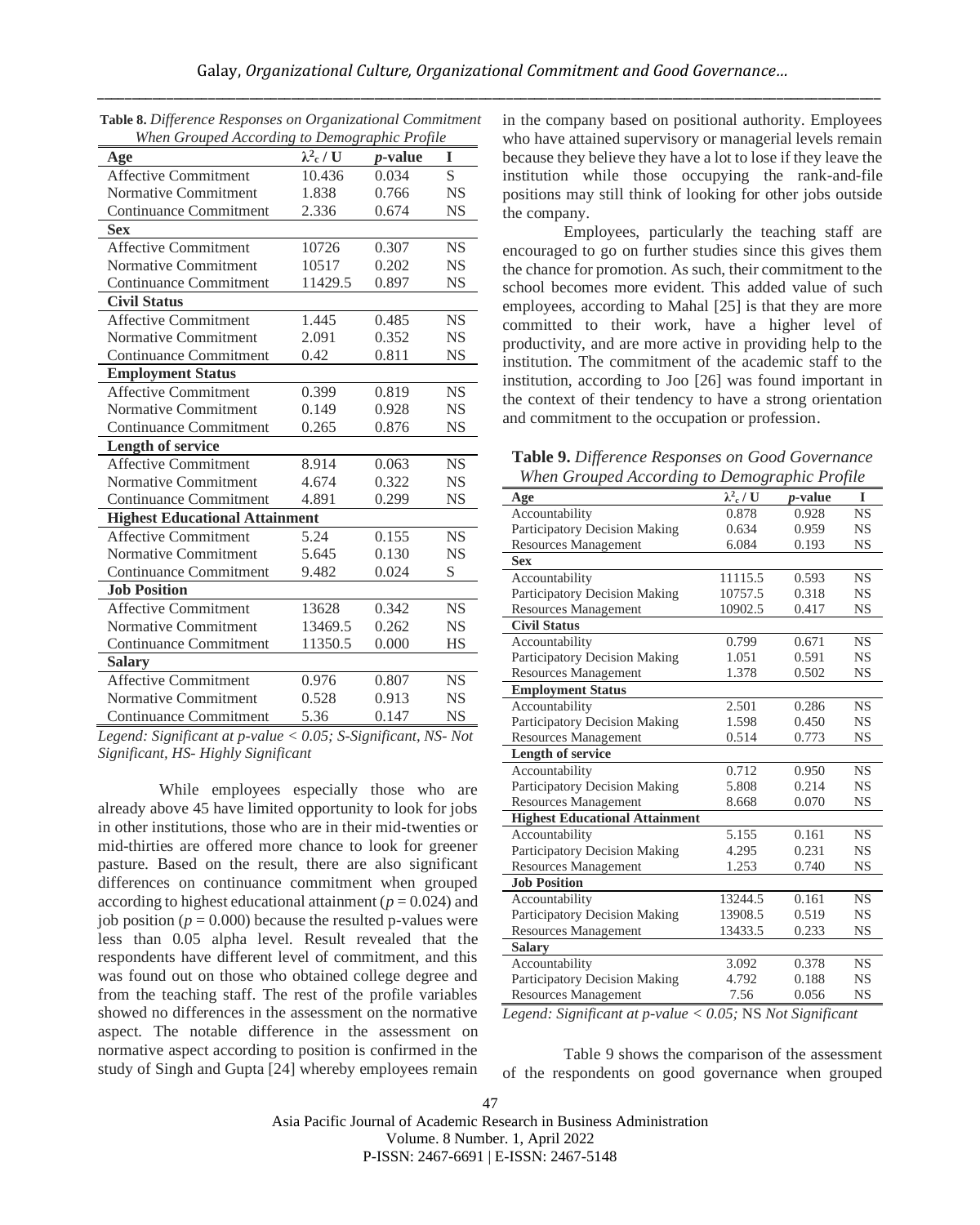according to profile. Based on the result, all computed *p*values were all greater than 0.05 alpha level, thus this leads to the rejection of the null hypothesis. This means that there was no significant difference among the variables tested.

The result implies that the responses do not differ significantly and shows that the assessment was the same across the respondents' profile. Simply put, the respondents' assessment on good governance in terms of accountability, participatory decision making and resources management considering their age, sex, civil status, employment status, length of service, educational attainment, job position and salary, is comparable.

Irrespective of their demographic profile, the teaching and non-teaching staff of the private higher education institutions in Mindoro demonstrate similarity in their ratings on the three dimensions of good governance. It could be that since they are already working for the institution, they share a common goal to achieve good governance. In this similar context, Israr and Mohammed [27] pointed out the fact that good governance is vital in articulating their rights and responsibilities of all personnel involved in the achievement of quality higher education.

**Table 10.** *Relationship Between the Organizational Culture and Organizational Commitment*

| <b>Support Aspect Dimension</b>                                  | rho-value                                                                                                 | <i>p</i> -value |                |
|------------------------------------------------------------------|-----------------------------------------------------------------------------------------------------------|-----------------|----------------|
| Affective Commitment                                             | $.680**$                                                                                                  | 0.000           | HS             |
| Normative Commitment                                             | .505**                                                                                                    | 0.000           | HS             |
| Continuance Commitment                                           | .477**                                                                                                    | 0.000           | HS             |
| <b>Mission Aspect</b>                                            |                                                                                                           |                 |                |
| Affective Commitment                                             | $.677**$                                                                                                  | 0.000           | <b>HS</b>      |
| Normative Commitment                                             | .534**                                                                                                    | 0.000           | <b>HS</b>      |
| Continuance Commitment                                           | $.509**$                                                                                                  | 0.000           | HS             |
| <b>Success Aspect</b>                                            |                                                                                                           |                 |                |
| Affective Commitment                                             | $.680**$                                                                                                  | 0.000           | <b>HS</b>      |
| Normative Commitment                                             | .505**                                                                                                    | 0.000           | <b>HS</b>      |
| Continuance Commitment                                           | .477**                                                                                                    | 0.000           | <b>HS</b>      |
| <b>Bureaucracy Aspect</b>                                        |                                                                                                           |                 |                |
| <b>Affective Commitment</b>                                      | $.622**$                                                                                                  | 0.000           | HS             |
| Normative Commitment                                             | $.516**$                                                                                                  | 0.000           | <b>HS</b>      |
| Continuance Commitment                                           | .499**                                                                                                    | 0.000           | HS             |
| $\mathbf{r}$ $\mathbf{r}$ $\mathbf{r}$ $\mathbf{r}$ $\mathbf{r}$ | $\mathbf{r}$<br>$\bigcap_{i=1}^n$ $\bigcap_{i=1}^n$ $\bigcap_{i=1}^n$ $\bigcap_{i=1}^n$ $\bigcap_{i=1}^n$ |                 | $\cdot$ $\sim$ |

*Legend: Significant at p-value < 0.05; HS Highly Significant*

Table 10 displays the relationship between organizational culture and organizational commitment. The calculated rho-values suggest a moderate direct correlation, and the resulting p-values are smaller than the 0.05 alpha level. It should be noted that while the correlation values are on a moderate level, the strength of the relationship between the variables proved to be highly significant. This means that a significant relationship was found and implies that the better the organizational culture, the more the respondents are committed with their organization as revealed by the employees of private schools in Mindoro.

Several studies have shown the correlation between supportive culture and organizational commitment. For instance, Silverthorne [28] revealed that organizations with supportive cultures appear to have the highest levels of organizational involvement. It also showed that a supportive culture promotes a collaborative atmosphere that is generally helpful and friendly. This is supported by Mitic et al. [29] findings that organizational culture has a positive impact on organizational commitment. If administrators want greater employee commitment, they should work to improve the organizational culture of their company. In this approach, the circumstances are created not only for growing organizational commitment, but also for enhancing human resource management to improve an organization's performance. Another study by Aranki et al. [30] also suggested that a supportive work environment could result in employees with more commitment than a bureaucratic culture. Organizations with a bureaucratic culture have the highest level of organizational commitment, according to Silverthorne [28]. Lastly, Brewer and Clippard [18] showed that there is a positive effect of bureaucratic culture on organizational commitment. In the context of organizational culture, Batugal and Tindowen [31] underscored that it helps people understand what activities are considered acceptable or not in an organization. In effect, as Reiman and Pia [32] concluded, an institution's improvement demands not only a grasp of the overall culture of the organization's actions, but also an assessment of the impact of culture on organizational performance. In the findings of Kurtessis, et al. [33], it revealed that organizational culture in terms of support created an impact on the increase in the commitment of the employees, positive feeling towards the institution such as job satisfaction, motivation, job engagement, increased employee performance, reduced turnover, and work stress, and increased organizational productivity.

Table 11 presents the association between organizational culture and good governance. The calculated rho-values suggest a moderate direct correlation, and the resulting p-values are smaller than the 0.05 alpha level. This suggests the rejection of the hypothesis of no significant relationship between organization culture and good governance. In effect, a significant relationship was found and implies that the better the organizational culture, the better the governance. The result of this study appears to conform to the findings of several researches that have been undertaken involving the link between organization culture and good governance. Accountability has been identified by Kadir [4] as a fundamental requirement of good governance and to achieve this, the characteristics of an acceptable organizational culture should be attained.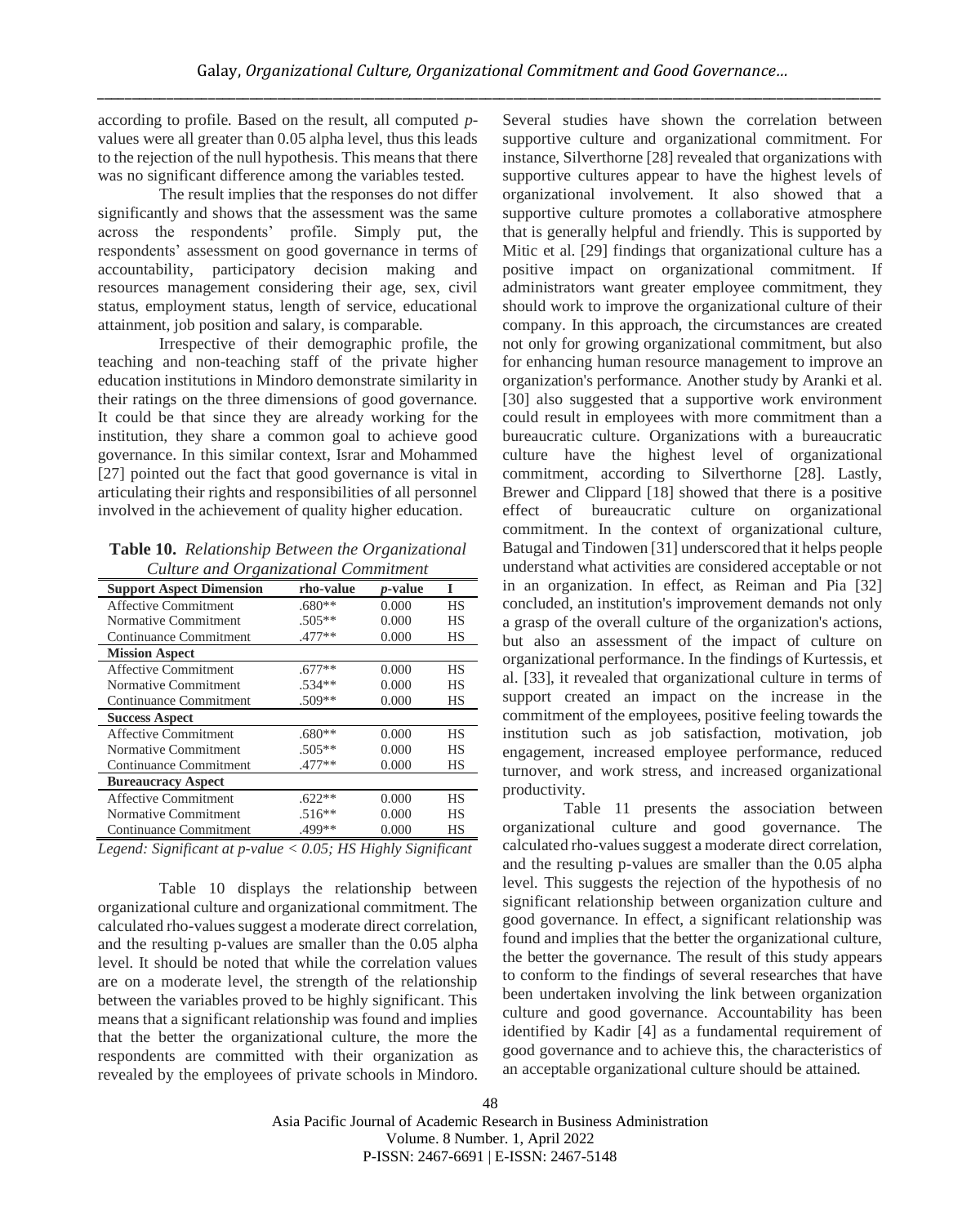| Organizational Culture and Good Governance                          |           |       |           |  |
|---------------------------------------------------------------------|-----------|-------|-----------|--|
| <b>Support Aspect Dimension</b>                                     | rho-      | $p-$  | T         |  |
|                                                                     | value     | value |           |  |
| Accountability                                                      | $.527**$  | 0.000 | НS        |  |
| Participatory Decision Making                                       | .500**    | 0.000 | НS        |  |
| <b>Resources Management</b>                                         | .466**    | 0.000 | НS        |  |
| <b>Mission Aspect</b>                                               |           |       |           |  |
| Accountability                                                      | $.592**$  | 0.000 | НS        |  |
| Participatory Decision Making                                       | .542**    | 0.000 | НS        |  |
| <b>Resources Management</b>                                         | .557**    | 0.000 | НS        |  |
| <b>Success Aspect</b>                                               |           |       |           |  |
| Accountability                                                      | $.527***$ | 0.000 | <b>HS</b> |  |
| Participatory Decision Making                                       | $.500**$  | 0.000 | НS        |  |
| <b>Resources Management</b>                                         | $.466$ ** | 0.000 | НS        |  |
| <b>Bureaucracy Aspect</b>                                           |           |       |           |  |
| Accountability                                                      | .588**    | 0.000 | <b>HS</b> |  |
| Participatory Decision Making                                       | .580**    | 0.000 | НS        |  |
| <b>Resources Management</b>                                         | .481**    | 0.000 | НS        |  |
| Leaguel: Significant at p value $\geq 0.05$ ; HS Highly Significant |           |       |           |  |

**Table 11**. *Relationship Between the Organizational Culture and Good Governance*

*Legend: Significant at p-value < 0.05; HS Highly Significant*

Accountability has been considered in the private schools in Mindoro as the creation of clear and transparent standards for the hiring of educational managers to ensure the proper implementation of educational objectives that will assist the organization in meeting its goals and objectives. Individual and institutional interpersonal connections are influenced by culture, which influences the choice of corporate governance structure. In parallel, Yosinta [34] concluded that a strong culture was found to be important in gaining high key performance indicator scores, supported by participative leadership and appropriate management. It revealed that corporations with weak cultures are susceptible to having leaders or employees who have bad conduct. In effect, poor culture can send a corporation into a downward spiral where they experience financial loss, employee turnover and possibly legal troubles. Conversely, a healthy corporate culture increases productivity and generates positive long-term shareholder value.

Table 12 shows the association between organizational commitment and good governance. While the obtained rho-values indicate a moderate direct correlation, the strength of the correlation is highly significant as evidenced by the *p*-values which did not exceed the 0.05 alpha level. This means that a significant relationship between the variables was found. This implies that the more the respondents are committed, the more satisfactory is the governance of the institution as revealed by employees of private schools in Mindoro.

**Table 12.** *Relationship Between the Organizational Commitment and Good Governance*

| Сонитинсти ини Обои Обтенинсс |           |                 |    |  |
|-------------------------------|-----------|-----------------|----|--|
| <b>Affective Commitment</b>   | rho-value | <i>p</i> -value | T  |  |
| Accountability                | $.552**$  | 0.000           | НS |  |
| Participatory Decision Making | $.562**$  | 0.000           | HS |  |
| <b>Resources Management</b>   | $.527**$  | 0.000           | НS |  |
| <b>Normative Commitment</b>   |           |                 |    |  |
| Accountability                | $.437**$  | 0.000           | HS |  |
| Participatory Decision Making | .399**    | 0.000           | HS |  |
| <b>Resources Management</b>   | $.375**$  | 0.000           | НS |  |
| <b>Continuance Commitment</b> |           |                 |    |  |
| Accountability                | $.464**$  | 0.000           | НS |  |
| Participatory Decision Making | $.434**$  | 0.000           | HS |  |
| <b>Resources Management</b>   | $.368**$  | 0.000           | НS |  |
|                               |           |                 |    |  |

*Legend: Significant at p-value < 0.05; HS Highly Significant*

The high significant influence of organizational commitment to good governance is supported by several research findings. One of which is the finding of Susilo et al. [35] that showed that the implementation of good governance is influenced positively and significantly by organizational commitment, bureaucratic culture, and leadership style. In effect, highly committed employees can help an organization achieve much more each year than employees with average or low commitment. In higher education settings, Kassaw and Golga [3] underscored that the employees' organizational commitment is considered as crucial to the fulfillment of their visions and objectives, as well as for keeping employees motivated to achieve better work performance and maintain good governance in the organization. The issue on the low quality of higher education, as pointed out by Khalique [12] is due to the lack of commitment on the part of the government to education, leadership and management colleges that have not been based on academic quality values. Lastly, the findings of Noordin et al. [36] found that organizational design, cooperation, and decision-making all had substantial positive relationships with continuing commitment.

## **Proposed HR Management Framework**

A framework was created to encourage each staff member to be more active personnel in working and teaching at Private Higher Education Institutions in Mindoro. Private school administrators and department heads may use the proposed framework to identify employee needs and necessary action in response to difficulties and/or challenges that the institutions are facing particularly in maintaining their employees as well as maintaining their good governance. Also, this will be a good avenue in improving the quality of services that are offered in the institutions and will be a good tool in making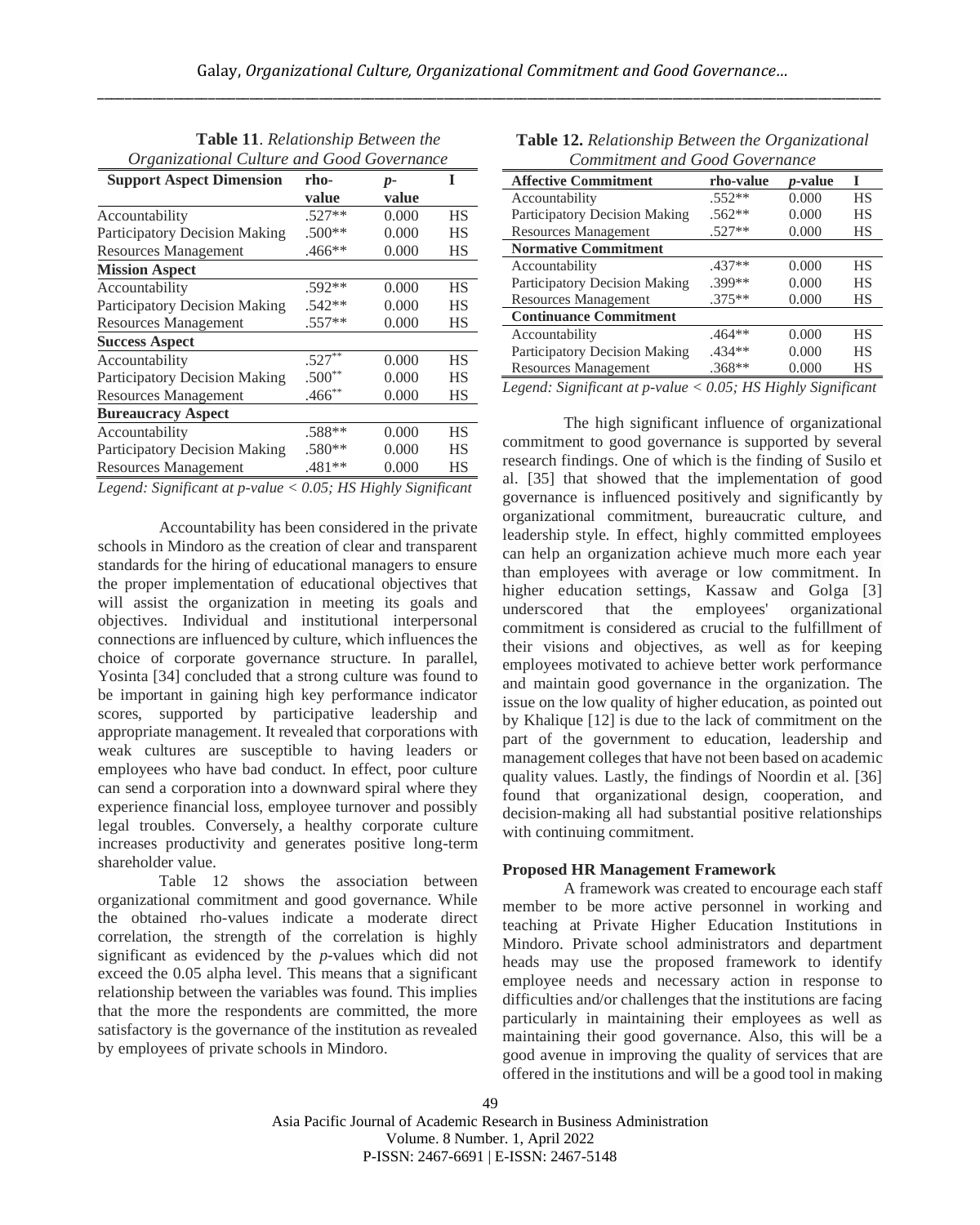the institution more competitive academically to the other universities and colleges in the province. Finally, this will ensure that teaching and non-teaching personnel are being considered in terms of organizational culture that will develop organizational commitment towards the proper implementation of good governance. Furthermore, the framework can be used and applicable only by the private schools in Mindoro.



**Management of Private Higher Education Institutions** 

As can be gleaned from the figure above, organizational culture gives influence on both organizational commitment and good governance. Organizational commitment can have an impact on the school's good governance as well. In this literature study, the organization used as an object in the explanation of the framework is comprised of the selected private higher education institutions in Mindoro province. The proposed framework shows that a supportive culture promotes a collaborative atmosphere that is generally helpful and friendly. This is supported by Mitic et al. [29] findings that organizational culture has a positive impact on organizational commitment. If administrators want greater employee commitment, they should work to improve the organizational culture of their company. Furthermore, the framework appears to conform to the findings of several researches that have been undertaken involving the link between organization culture and good governance. Lastly, highly committed employees as shown on the figure above can help an organization achieve much more each year than employees with average or low commitment. In higher education settings, Kassaw and Golga [3] underscored that the employees' organizational commitment is considered as crucial to the fulfillment of their visions and objectives, as well as for keeping employees motivated to achieve better work performance and maintain good governance in the organization. With this result, the researcher added new variable based on her findings and analysis about the three selected variables. Based on the framework, it shows that among the three selected variables, development of a strong organizational culture and leadership, will help human resource management in enhancing the quality of services provided in the institutions and will be used as a tool in making the institution more academically competitive to the other universities and colleges. The study shows that the organizational culture is influenced by the top leader, and the leader is influenced by the organizational culture. In organizational settings, the relationship between culture and leadership is most visible. Micro cultures and cultures in such institutions, the embedding of what a founder or leader has imposed on a group that has worked out is frequently referred to as a culture. In this way, leaders are ultimately responsible for creating, embedding, evolving, and manipulating culture.

Based on the analysis of the researcher, a strong culture, which will also find committed employees, is a common denominator among the most successful organizations. All have top-level agreement on cultural priorities, and these principles are focused on the company and its objectives rather than on individuals. Great leaders embody their cultures every day and go out of their way to express them to employees and potential new hires. They understand their beliefs and how they define and regulate their businesses' operations. A successful company, as the researcher believes, must have a culture built on a set of firmly held and broadly accepted ideas that are backed by organization's strategies and structures. When a business has a strong culture, three things happen: workers know how top executives wants them to behave in every situation, workers believe the expected response is appropriate, and workers should understand that expressing the company's values will be rewarded. Employers also play an important role in sustaining a strong culture and leadership style, starting with hiring, and selecting aspirants who express the organization's beliefs and thrive in that culture, improving orientation, training, and quality management programs that describe and strengthen the organization's core values, and ensuring that employees who truly embody the values receive appropriate rewards and recognition.

Committed employees and proper implementation of good governance in an institution will develop the leadership style of the human resource management. Organizational leaders help in the development and shaping of work environments that contribute to organizational innovation. In the province, leadership is connected to innovative cultures and highperforming institutions or universities. Organizational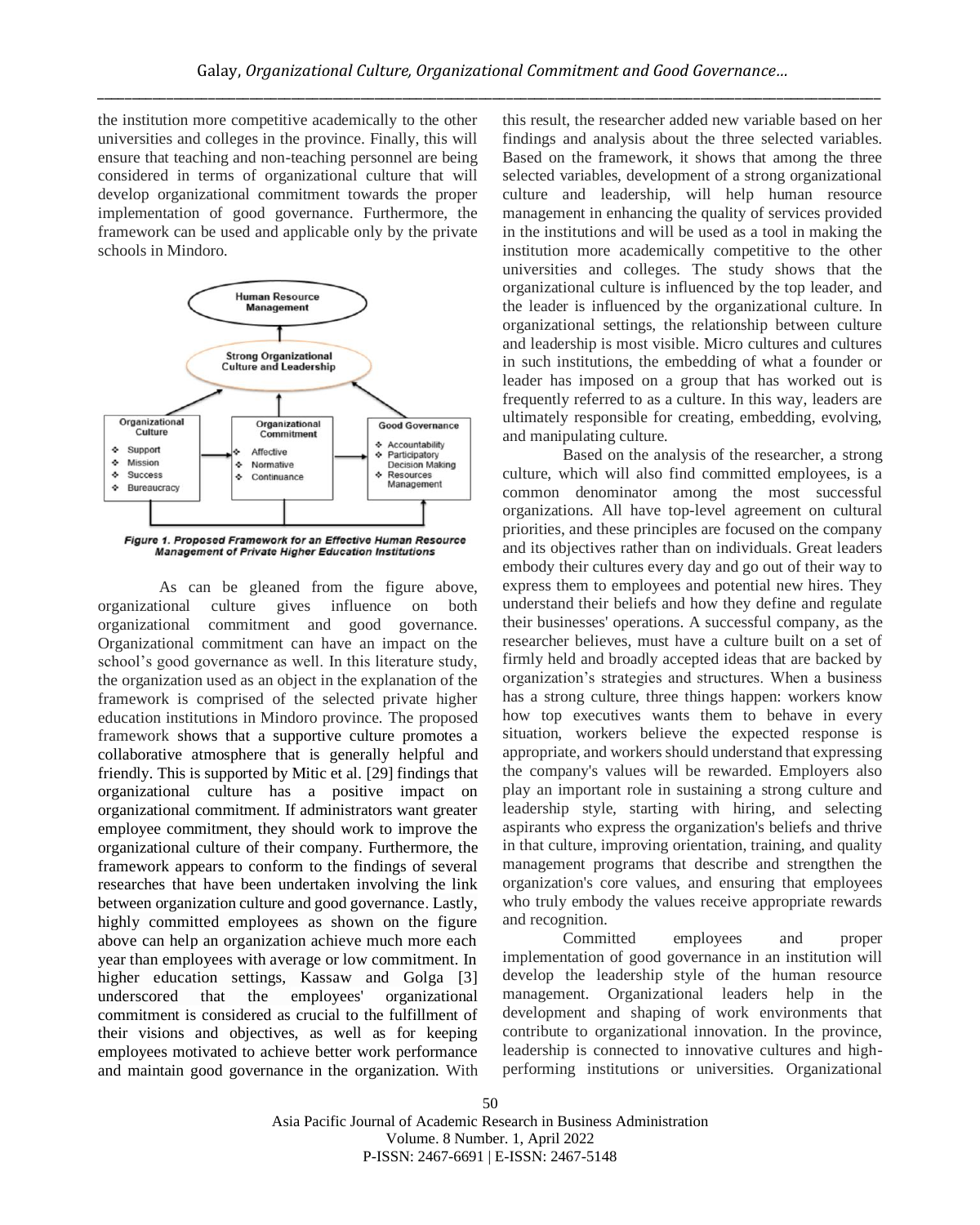leaders empower their people, develop an innovative environment, change their employees' personal beliefs and self-concepts, take them to higher levels of needs and aspirations, and improve their employees' performance expectations.

Finally, strong organizational culture and leadership will help the human resource management in improving the quality services offered by the institutions and will be used as a tool to make the institution more academically competitive with the other universities and colleges in the province.

#### **CONCLUSION AND RECOMMENDATION**

Based on the findings of the study, the researcher came up with the following conclusions. There is moderate [2] evidence on the institutions' organizational culture in terms of support, mission, success, and bureaucracy aspects. The employees manifested moderate commitment to the organization in terms of affective, normative and continuance dimensions. Good governance is found with great evidence considering resources management, while accountability and [3] participatory decision-making generated moderate evidence. No significant differences are reflected on the organizational culture when the staff are grouped according to its demographic profile except for the respondents' age that differs in the aspect of bureaucracy. Response variations on organizational commitment are reflected in affective and continuance commitment as they are grouped according to age,  $\frac{51}{2}$ highest educational attainment, and job position respectively. In terms of good governance, there is no significant difference on good governance based on demographic profile. A high significant relationship exists among organizational culture, [6] organizational commitment, and good governance. The proposed framework for effective HR Management was presented to improve the organizational culture, organizational commitment, and good governance in private HEIs in Mindoro Province.

Based on the conclusions of the study, the researcher came up with the following recommendations. Human  $[8]$ resource management office may strengthen the rewards and recognition system to encourage the employees to perform their duties and responsibilities in a more effectively and efficiently manner. HRM office and school administrators may continue to create a healthy corporate culture and keeping employees motivated to achieve better work performance.

School administrators and HRM office may continue helping staff understand what is expected of from them, as well as the extent to which an employee stays in an organization out of conviction and free will rather than obligation. School administrators and heads may allow parents receive a clear information and annual report on the school's finances and academic performance. School administrators may use the proposed HR framework to work performance of the staff at private HEIs in terms of

organizational culture, organizational commitment, and good governance.

Policymakers, authorities, and even school administrators may continue to encourage their employees to participate in educational planning and decision-making, as well as allowing students and boards of trustees to contribute to the improvement of educational quality. Lastly, future researchers may use other variables that could have similar effects on the good governance of private higher education institutions.

## **REFERENCES**

- [1] Delgado, L. (2014) Good Governance in Higher Education. The Right to Education. http://ec.europa.eu/europe2020/index\_en.htm
- Suparno, (2017) Managing Organizational Culture to Improve the Performance of Private Institutions: Analitical Study of the Role of Public Policy Regarding Higher Education, *International Journal of Mechanical Engineering and Technology* 8(12), 1167–1171 http://www.iaeme.com/ IJMET/ issues.asp?JType= IJMET&V Type=8&I Type=12
- Kassaw, E.S & Golga, D. N. (2018). Employees' Organizational Commitment in Higher Educational Setting. Job Commitment in Higher Education institutions. *Preprints*. doi: 10.20944/preprints201904.0029
- [4] Kadir, J., & Nimota, A. (2019). Good Governance Issues in Education System and Management of Secondary Schools in Kwara State, Nigeria. *EJEP: EJournal of Education Policy*. URL: https://eric.ed.gov/?id=EJ1234494
- Yusuf, F.A. (2019). The effect of organizational culture on lecturers' organizational commitment in private universities in Indonesia, I*nternational Journal of Higher Education,* 9(2). 16-24. <https://doi.org/10.5430/ijhe.v9n2p16>
- Kurumlarinda E. O. (2017). Organizational culture in educational institutions. *International Journal of Social Science,* 54. 39-56 http://dx.doi.org/ 10.9761/JASSS3778
- Zeqiri, J. & Alija, S. (2016). The organizational culture dimensions – the case of an independent private University in Macedonia. *Studia ubb oeconomica*, 61(3) 20-31 doi: 10.1515/subboec-2016-0002
- Beytekin, O. F., Yalcinkaya. M.D, & Karakoc. N. (2010). The Organizational Culture at The University, in: *International Journal of Educational Researchers*, 2(1), 1-13,
- Batugal, M.L. (2019). Organizational Culture, Commitment and Job Satisfaction of Faculty in Private-Sectarian Higher Education Institutions (HEIs). *World Journal of Education*, 9(2). doi:10.5430/wje.v9n2p123
- [10] Southcombe, A., Fulop, L., Carter, G., & Cavanagh, J. (2014). Building commitment: an examination of learning climate congruence and the affective commitment of academics in an Australian university. *Journal of Further and Higher Education,* 1–25. http://doi.org/10.1080/ 0309877X.2013.869566
- [11] Rai, R., & Prakash, A. (2016) How do servant leaders ignite absorptive capacity? The role of epistemic motivation and organizational support. *Journal Work and Organizational Psychology*, 32, 123-134. https://doi. org/10.1016/j.rpto.2016.02.001